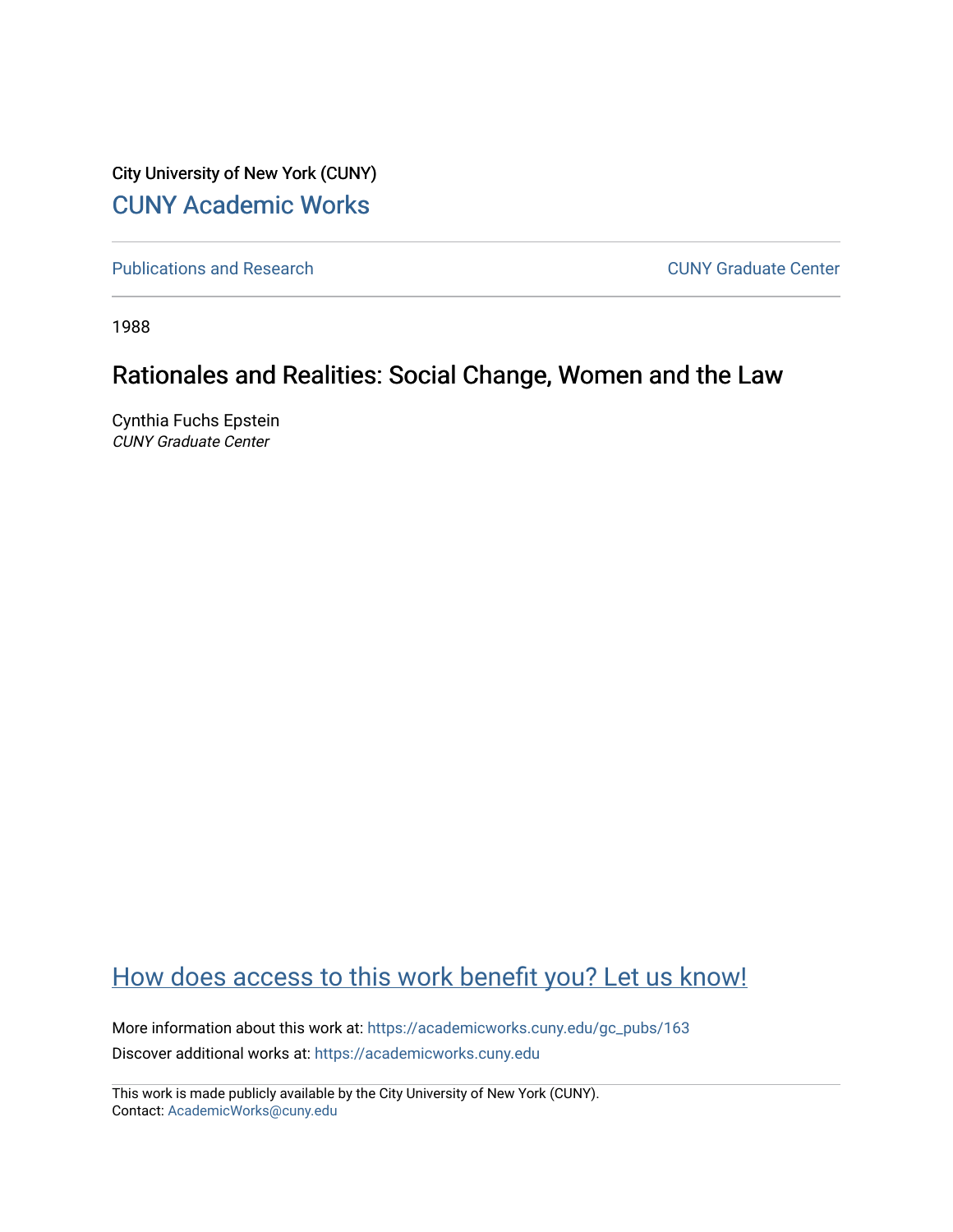

## **[DePaul Law Review](http://via.library.depaul.edu/law-review?utm_source=via.library.depaul.edu%2Flaw-review%2Fvol37%2Fiss3%2F5&utm_medium=PDF&utm_campaign=PDFCoverPages)**

[Volume 37](http://via.library.depaul.edu/law-review/vol37?utm_source=via.library.depaul.edu%2Flaw-review%2Fvol37%2Fiss3%2F5&utm_medium=PDF&utm_campaign=PDFCoverPages) Issue 3 *[Spring 1988: Symposium](http://via.library.depaul.edu/law-review/vol37/iss3?utm_source=via.library.depaul.edu%2Flaw-review%2Fvol37%2Fiss3%2F5&utm_medium=PDF&utm_campaign=PDFCoverPages)*

[Article 5](http://via.library.depaul.edu/law-review/vol37/iss3/5?utm_source=via.library.depaul.edu%2Flaw-review%2Fvol37%2Fiss3%2F5&utm_medium=PDF&utm_campaign=PDFCoverPages)

# Rationales and Realities: Social Change, Women and the Law

Cynthia Fuchs Epstein

Follow this and additional works at: [http://via.library.depaul.edu/law-review](http://via.library.depaul.edu/law-review?utm_source=via.library.depaul.edu%2Flaw-review%2Fvol37%2Fiss3%2F5&utm_medium=PDF&utm_campaign=PDFCoverPages)

### Recommended Citation

Cynthia F. Epstein, *Rationales and Realities: Social Change, Women and the Law*, 37 DePaul L. Rev. 367 (1988) Available at: [http://via.library.depaul.edu/law-review/vol37/iss3/5](http://via.library.depaul.edu/law-review/vol37/iss3/5?utm_source=via.library.depaul.edu%2Flaw-review%2Fvol37%2Fiss3%2F5&utm_medium=PDF&utm_campaign=PDFCoverPages)

This Article is brought to you for free and open access by the College of Law at Via Sapientiae. It has been accepted for inclusion in DePaul Law Review by an authorized administrator of Via Sapientiae. For more information, please contact [mbernal2@depaul.edu, MHESS8@depaul.edu](mailto:mbernal2@depaul.edu,%20MHESS8@depaul.edu).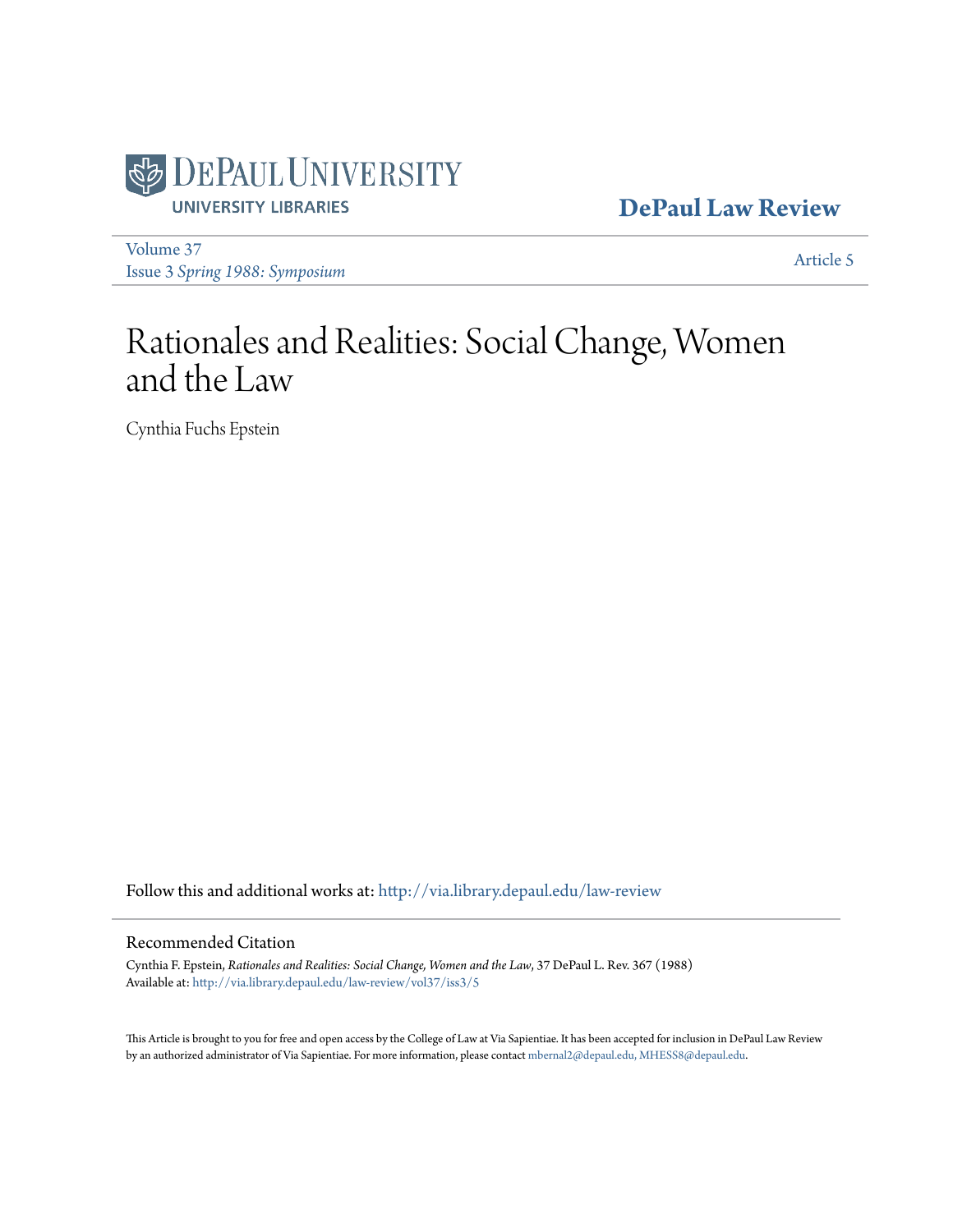## **RATIONALES AND REALITIES: SOCIAL CHANGE, WOMEN AND THE LAW**

#### *Cynthia Fuchs Epstein\**

#### **INTRODUCTION**

The legal profession has undergone a revolution and incremental changes of enormous significance in the last two decades. For many affected **by** these changes it has been the best of times, for others it has been the worst of times. Some of these changes developed internally from forces within the profession, and some were generated **by** pressures in other institutions and in the larger society.

There is a changing culture in the workplace of law, in the law schools, and in the nation. But by no means does this mean that the changes are consistent. On the contrary, we are witnessing tugs and tensions on both the ideological or normative level and the structural, organizational level. This paper will enumerate some of these specifically.

First and foremost is the incredible growth of the legal profession and the change in its profile. Its growth rate in the last decade has been without precedent in the last 140 years.' Of course the shift began earlier than ten years ago. Between 1951 and early 1984, the lawyer population in the United States increased by  $427,600$ , from  $221,605$  to  $649,000$ .<sup>2</sup> Important changes in the shape of the profession accompanied this increase.

Some sectors of the profession, especially the large Wall Street type firms, have multiplied geometrically in size and spawned satellites far from home. There also has been growth in large corporations, many of which now maintain legal departments equivalent to firms in themselves. On the other hand, solo and other small practices are decreasing proportionately, not in absolute numbers, but in comparison to other spheres.

A change in the collective mentality of lawyers accompanied this change in the size of firms. Many observers have noted that a number of time-

<sup>\*</sup> Cynthia Fuchs Epstein, Resident Scholar, Russell Sage Foundation; Professor of Sociology, Graduate Center, City University of New York; B.A., Antioch College, M.A., New School for Social Research, Ph.D., Columbia University. I wish to acknowledge, with thanks, support from the Russell Sage Foundation in the preparation of this paper.

*<sup>1.</sup> See generally,* Halliday, Six Score *Years and Ten: Demographic Transitions in the American Legal Profession,* 20 LAW & Soc'y REv. 53 (1986) (reviewing the historical demography of the legal profession in the United States between 1850 and 1980).

<sup>2.</sup> Curran, *American Lawyers in the 1980's: A Profession in Transition,* 20 **LAW** & **Soc'Y** Rav. **19,** 20 **(1986)** (outlining growth of legal profession in United States and employment patterns within profession between **1951** and 1984).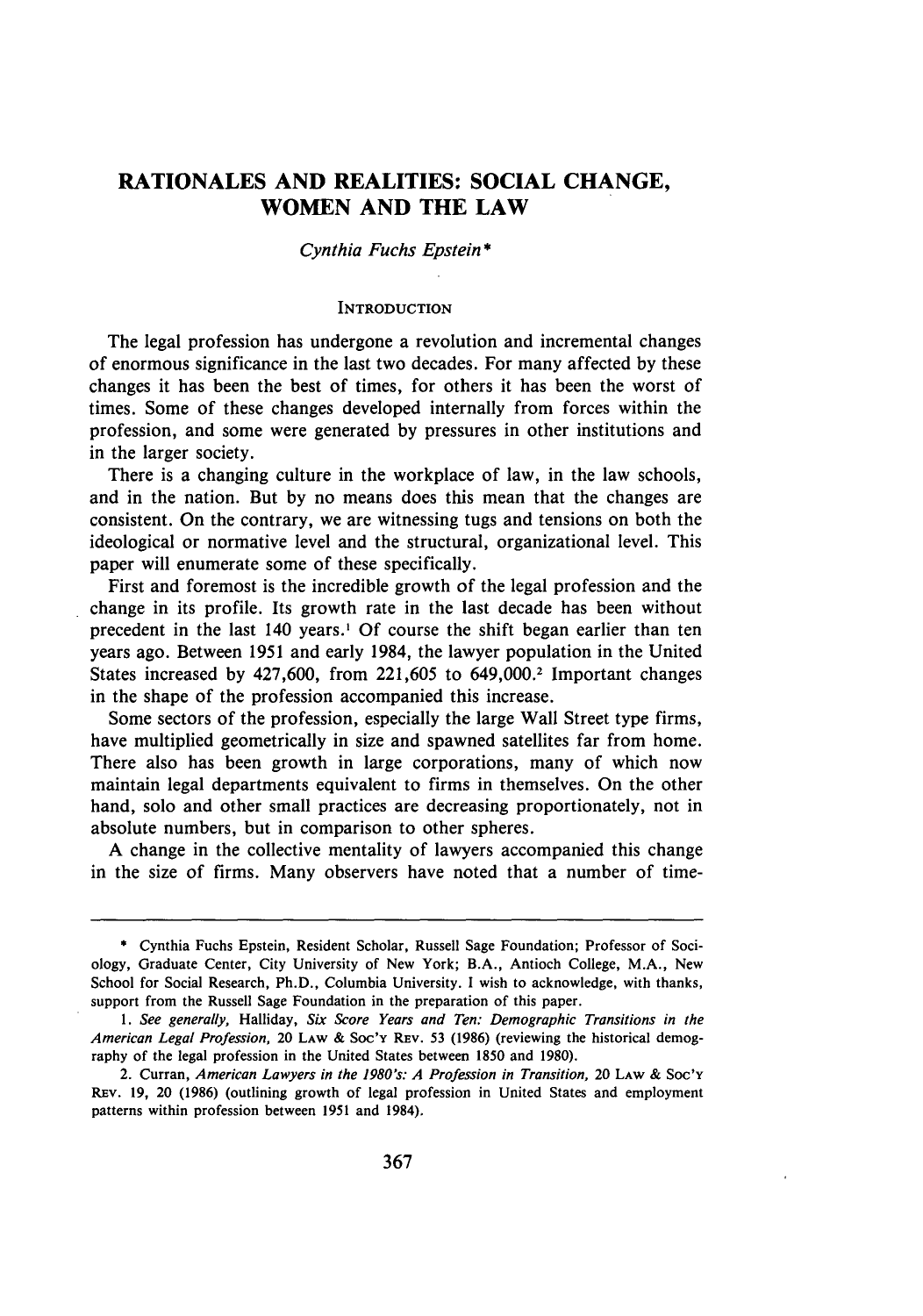honored practices and assumptions governing client commitment no longer hold, and a new aggressiveness is appearing in professional domains formerly characterized by established traditions of behavior. Some believe this aggressiveness translates into a more avaricious and competitive spirit in firms and a lessened emphasis on loyalty and courtly behavior by lawyers. Yet, at the same time, young lawyers, and lawyers from sectors which were not part of the "establishment," have not mourned the loss of traditions and institutionalized behavior they see as rooted in a culture of protected privilege. The old guard-members of the brotherhood who closed deals with a handshake, who did not advertise, and who imposed minimum fee schedules-must now share the legal arena with the newly recruited lawyers of the past decade and a half in a somewhat more democratic if competitive arena.

Another factor, albeit a contradictory one, in the changing mood of the profession, is the movement toward conciliatory mechanisms and a questioning of the use of confrontational modes of practice. Still another element of no small importance is the democratization of legal teaching, i.e., with regard to who teaches, what is taught, and the method by which it is taught.

Of course, the most revolutionary change the profession encountered was the movement of women into this formerly exclusive male domain, and in impressive numbers. Terrance Halliday of the American Bar Foundation has called it "perhaps the single most radical transformation in the modern legal profession . **. . . "** Not only were the numbers impressive, but so too was the entry of women into a wide range of practices and specialties, many of which were regarded as outside their realm of interest or beyond their capacities.' Their integration into the profession is still problematic, an issue I shall explore later.

A review of the numbers shows that for most of the past century, women have comprised between one and five percent of the profession. They accounted for only about 3 percent of the profession in 1960 and 4.7 percent in 1970 (about 14,000), but today they constitute about 18 percent (close to 100,000). Women also comprise some 40 percent of the students of law, and that figure is holding.'

#### I. THE **IMPETUS** FOR SOCIAL CHANGE

The entry of women lawyers into the profession is of special interest for several reasons. First, as an issue of social justice; second, because it can

**<sup>3.</sup>** Halliday, *supra* note 1, at **62.**

<sup>4.</sup> C. **EPSTEIN,** WOMEN **IN LAW 381** (1981) (provides analysis of increasing role of women in legal profession, and pressures encountered by women in profession).

<sup>5.</sup> Although enrollment of first year law students declined for the fifth consecutive year, the number of women (and minorities) increased according to the American Bar Association. As a percentage of total enrollment, women made up 40.2 percent compared with 39.2 percent in 1985-86. *See* Mataxas, *First Year Enrollment Still Drops, But Women, Minorities, Enter,* Nat'l Law J., March 16, 1987, at 4, col. 2.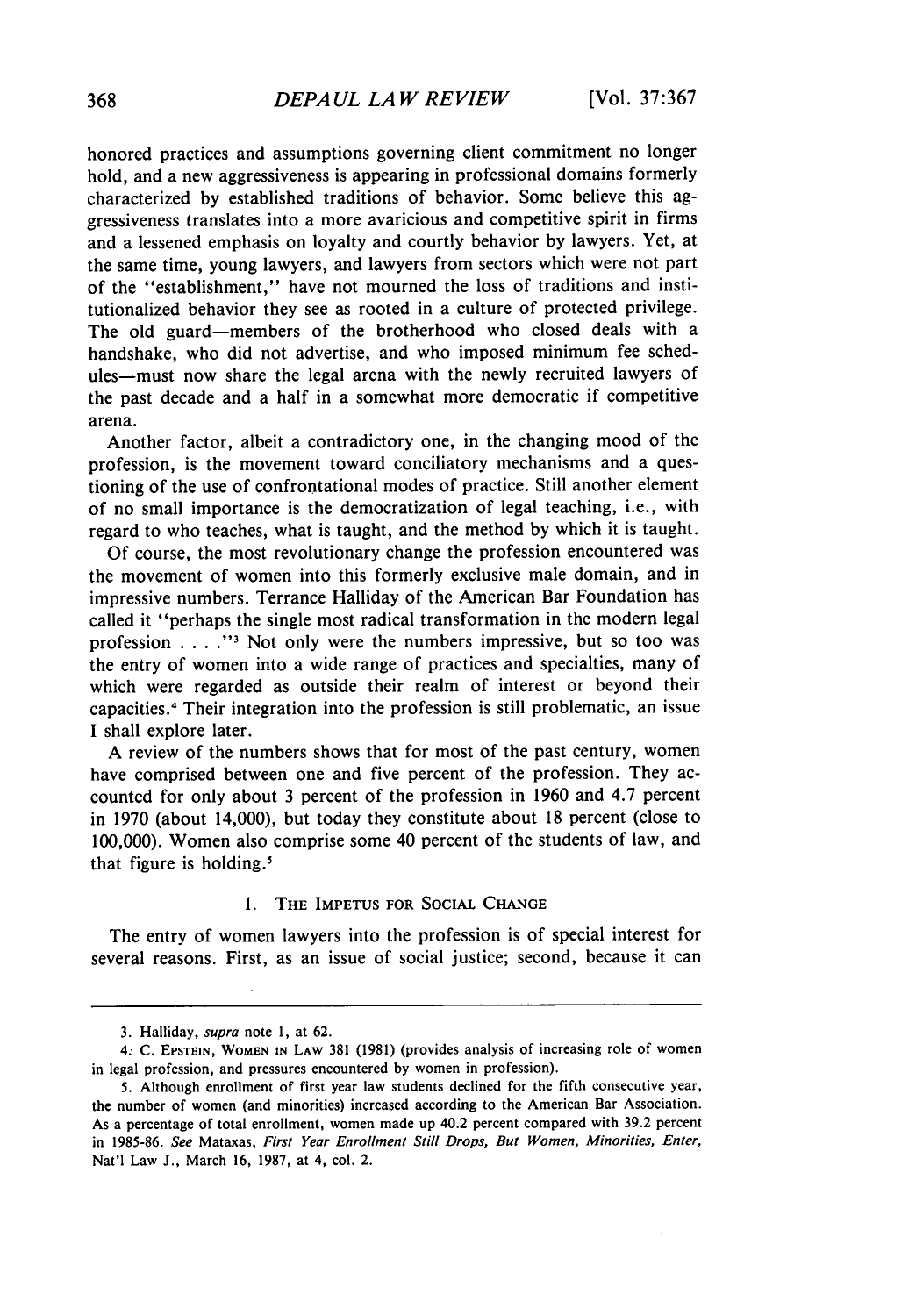teach us the nature of change in this institution; and third, because it is a source of data that serves in judging how stereotypes misguide the evaluation of women's competence and attitudes about professional careers.

Social change, such as the influx of women into the legal profession, should never be attributed to one factor. The profession responded to the growing insistence of women for legal training and entry into practice more favorably than it otherwise would have done because legal practice expanded as a result of increased government regulation, economic growth, and expanded services. Expansion meant that women did not compete for scarce resources, although it should be noted that some men have always regarded women as unfair competitors.

The demographic and cultural changes in the profession were dramatic, given the enormous resistance to permitting women to practice law prior to the 1970's. For one thing, women (as well as most minority persons) in the profession are young. More than three-quarters of all women practicing law today entered the profession in the years 1971 to 1979,<sup>6</sup> when legal education began to open its doors to those it had formerly excluded. This has had and will continue to have consequences for the profession. As Professor Richard Abel of the UCLA Law School has pointed out "a very small cohort of elderly white men are governing associations that deeply affect the lives of a very large younger cohort with significant female and minority membership."'7 Professor Abel suggests rather despondantly that "the divergence of interests, styles and demography between rulers and ruled is likely to generate considerable tension."<sup>8</sup>

My own prognosis is less bleak. The positive, sometimes radical, changes affecting women in the profession are rather awesome-even though there are residual constraints on their full participation at the top levels of decision making. Certainly, women have become even more articulate about their expectations for further change, and these views are not falling on deaf ears.

Women's entry into the profession occurred as the youth movement, the black movement, and the women's movement all were raising objections to traditional channels of opportunity. It was a time when many became sensitive to issues of discrimination. People also were alerted to the ways in which their institutions contributed to prejudice and discrimination. In 1965 there were only 7,000 women lawyers in the United States.<sup>9</sup> Law was then a stodgy profession beset with stereotypes. Attitudes were not so different than those expressed in the 1875 opinion of Chief Justice Ryan of the Wisconsin Supreme Court, who sought to exclude one Lavinia Goodell from the bar. He argued:

**<sup>6.</sup>** Curran, *supra* note 2, at 42-43.

**<sup>7.</sup>** Abel, *The Transformation of the American Legal System,* 20 LAW **&** Soc'v REV. **7, 13** (1986).

*<sup>8.</sup> Id.*

<sup>9.</sup> C. Epstein, Women and Professionaf Careers: The Case of the Woman Lawyer (unpublished Ph.D. dissertation, Columbia University Department of Sociology (1968)).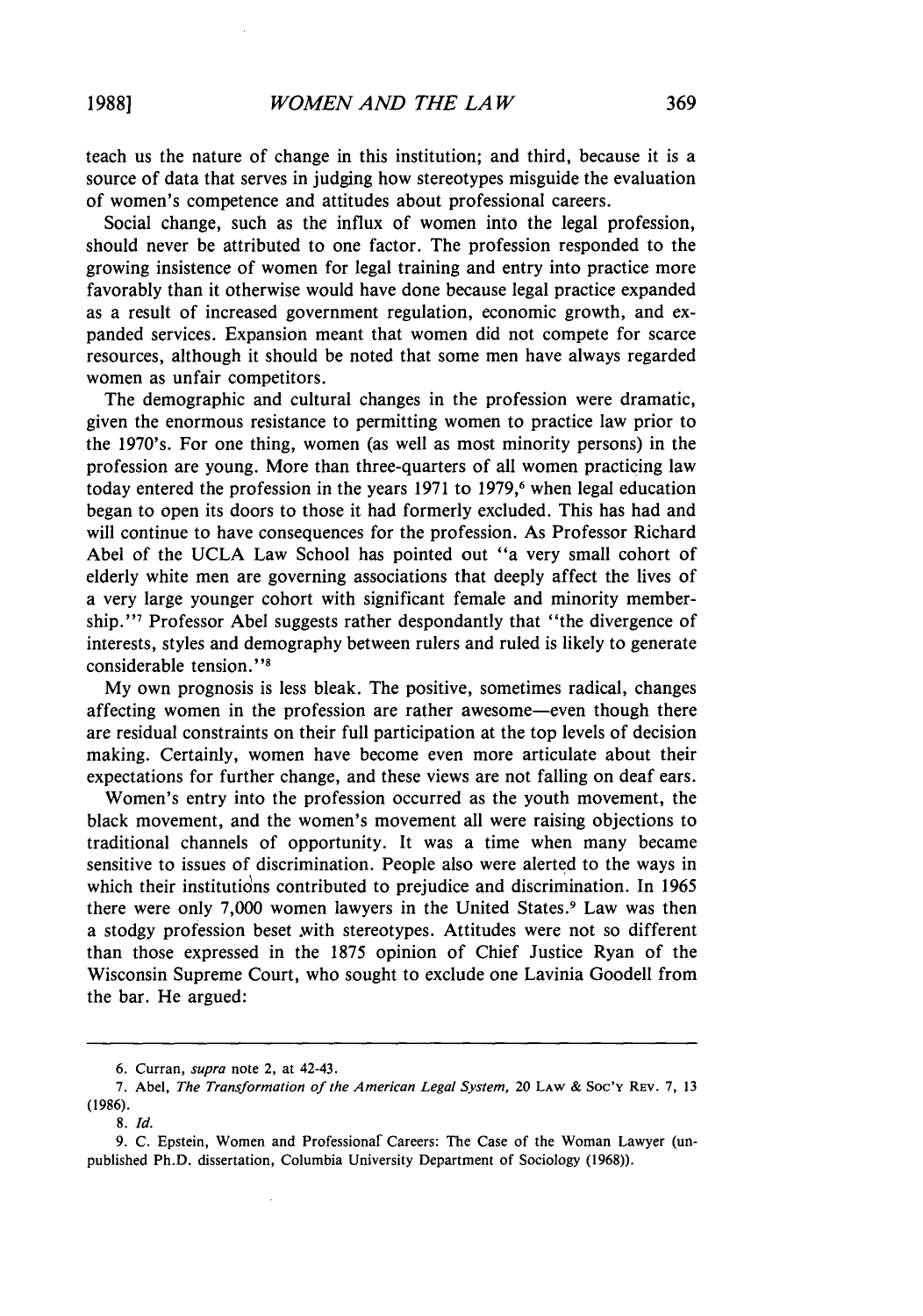Nature has tempered woman as little for the judicial conflicts of the courtroom as for the physical conflicts of the battlefield. Woman is modeled for gentler and better things **....** [Our] . **.** . profession has essentially and habitually to do with all that is selfish and extortionate, knavish and criminal, coarse and brutal, repulsive and obscene in human life. It would be revolting to all female sense of innocence and sanctity of their sex **. . .** that woman should be permitted to mix professionally in the nastiness of the world which finds its way into the courts of justice **. ..** the habitual presence of women . . . would tend to relax the public sense of decency and propriety.<sup>10</sup>

Up until the 1970's, and even today, many men and some women shared similar views. A survey by the Harvard Law Record in 1963 reported that women were among the least wanted recruits in firms of every size and specialty regardless of their law school performance.<sup>11</sup> The protective stance that the legal profession was no place for a noble woman joined with other less lofty rationales to make it difficult for women to get law jobs. Both structural impediments and cultural obstacles limited women's careers in law. So the revolution was not only about numbers. It was about a new set of attitudes and behavior on the part of the legal establishment toward women, and on the part of women themselves.

Of course, any revolution makes certain people and groups nervousincluding the revolutionaries themselves-and this revolution is no exception. The current position of women in the law reflects that no revolution accomplishes complete change. Women have moved into sectors of the law previously barred to them and have proved they possess capacities they were not supposed to have. At the same time, they are reassessing their success and whether they ought to be doing what they are. Women have gone far in the law in a short time, and some worry about the rightness of it and whether they can maintain other values and qualities of life while pursuing a demanding career.

Both men and women now question how one can handle family life and a law career. While fewer men than women ask this question, it is noteworthy that some men do ask the question. There is a growing reassessment of priorities being undertaken by those who find themselves in domains of law that are seven day a week commitments. Some women have gone so far as to believe a complete retreat from law is necessary. Although this choice is the one most highly publicized in the media, it is not the choice characteristic of most women attorneys. Furthermore, the choice to retreat is probably based as much on frustrations and restrictions that come from factors within the profession as it is on the competitive stresses of personal life.

A little more than a decade ago restrictions not of their own making clustered women in specialties of relatively low prestige, pay, and responsi-

**<sup>10.</sup> A.** SACHS & J. HOFF **WILSON, SEXISM AND THE** LAW, 96-97 (1978) (citing State v. Goodell, 39 Wis. 232, 245 (1875)).

**<sup>11.</sup>** Harvard Law Record, March 26, 1963, at 1, col. 2.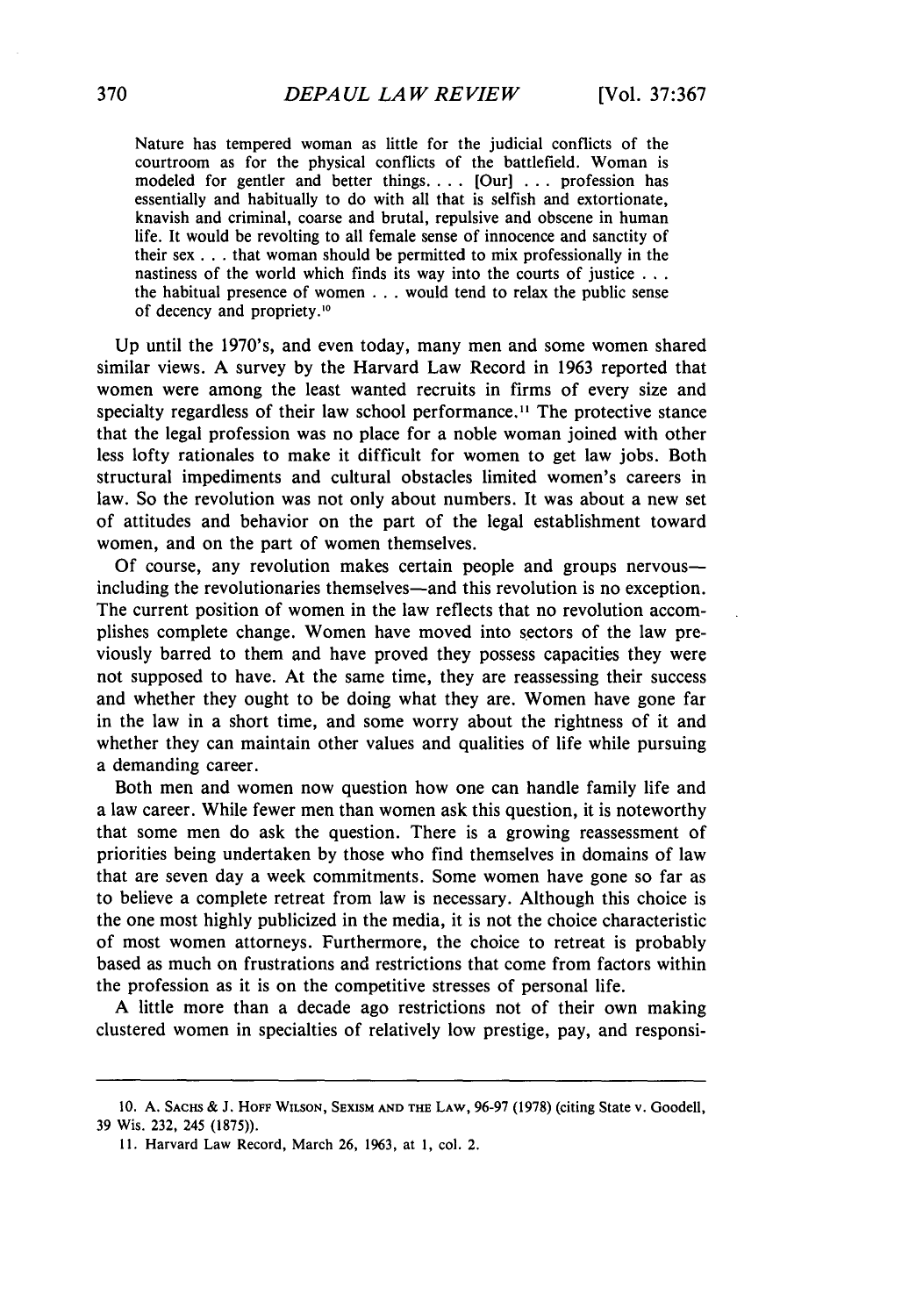bility; real estate closings, some trust and estate work, domestic relations, and of course, voluntary work defending the disadvantaged. 12 One can easily see how convenient and self-serving this rationale remains today. This rationale enables the profession's gatekeepers, who of course reflect more general cultural attitudes, to insist that women's own choices account for their still second class position in the profession.

#### II. ADVANCES IN LAW SCHOOLS AND BIG FIRMS

Prejudices against women students in the law schools resulted in quotas limiting their admission. Until relatively recently, several important schools did not admit women at all. The most prominent of these was Harvard, which admitted women students only beginning in 1950, effectively keeping them from competing for the important clerkships and positions that a degree from Harvard, the largest Ivy League school, guaranteed. The symbolism of Harvard's exclusion of women extended far beyond its gates because what happened there legitimated subtle methods of exclusion at other places that had no such formal barriers.

Today we are very much aware that there is something called corporate culture. We understand that the culture of an institution has a lot to do with how people behave within it and what kind of product they yield. What then of the culture of the law schools as they were before the dramatic changes of the 1970's? The law school culture punished everyone in the not too distant past. The book and the film *The Paper Chase, <sup>3</sup>*captured some of this ethos, albeit somewhat sentimentally. Students were subjected to antagonistic questioning in a crude version of the Socratic method. The idea was to develop the skill to stand on the firing line and to thereby become a good courtroom attorney. Many people question the efficacy of this method today. No doubt it was good training for some. The way women were exposed to this method in many places, however, was not likely to develop anything but resistance and fear, and served to underscore the fact that women were outsiders.

In some schools, women were required to sit in a separate section. In some classes they were never called on at all, and when they were, they sometimes drew cries of "go back to the kitchen," if their answers fell short or their delivery was hesitant. Women also were picked on during scheduled "Ladies' Days," when only women were questioned about cases chosen to embarrass them. At Columbia University, one professor was known to begin his Ladies' Day by proclaiming: "Will all the little virgins move to the front of the class." In the years before the women's movement, women students did not refuse to attend such classes, terrified of their professors or of being criticized for not having a sense of humor. By the 1970's, Ladies' Days went

<sup>12.</sup> This analysis, and that which follows, is drawn from this writer's earlier work, C. **EPSTEIN,** WOMEN IN LAW (1981).

<sup>13.</sup> J. OsBoRN, **THE** PAPER CHASE (1971).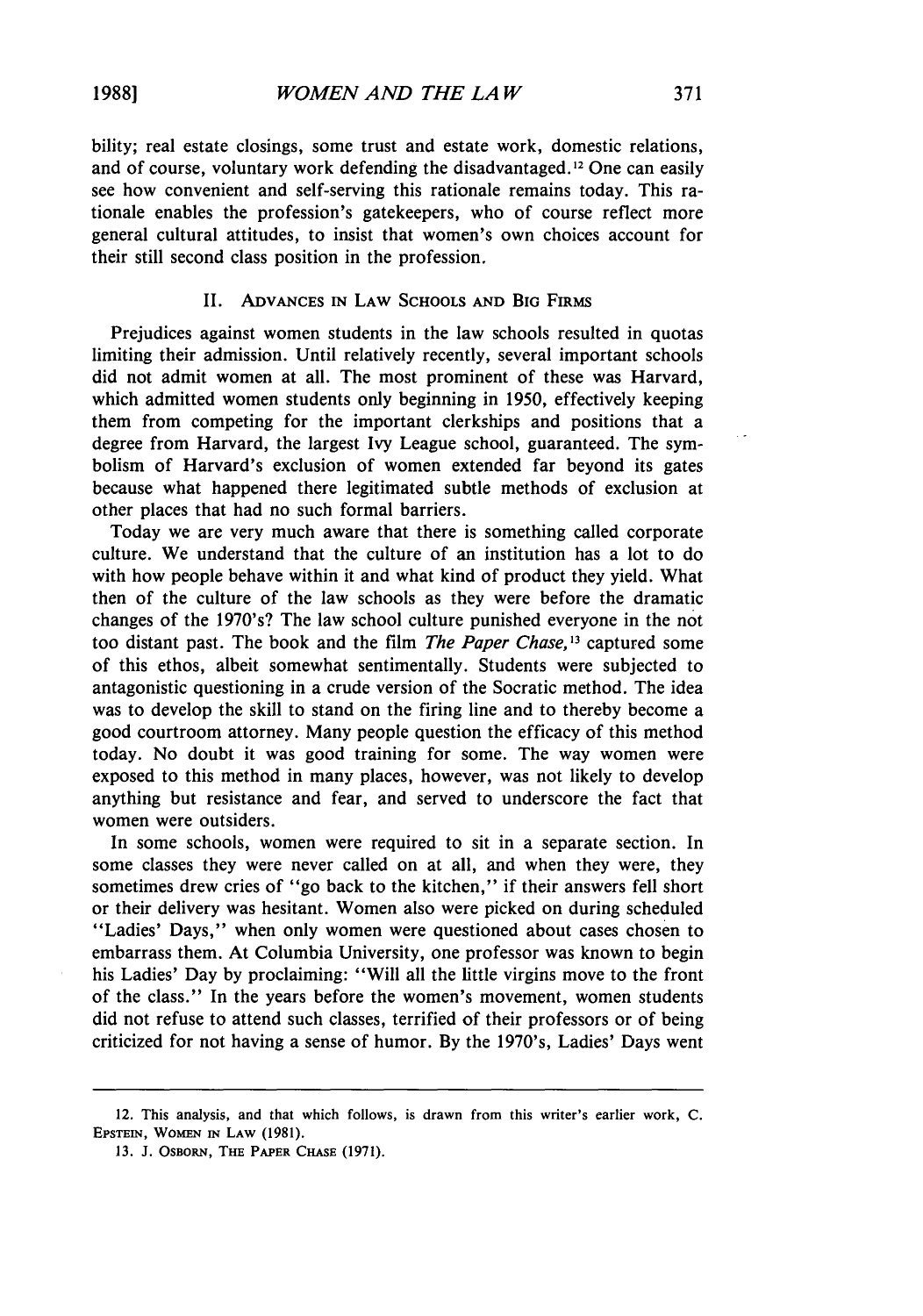the way of other obnoxious behavior, with male students often joining with female students to protest humiliating treatment. But this is not the end of the story.

The treatment women received in the schools was mirrored in other ways in many law firms. Few firms employed women, and those that did placed restrictions on their mobility and the kinds of specialties in which they could work. Women's best chances for employment were in family firms or in government work; a place where minority persons also found some opportunity. Yet women attorneys as a group had done as well as men while in law school, and often better. Once they became lawyers they worked hard, harder than men many claimed, in order "to prove themselves." This is a theme I have heard over and over again in research over the past twenty years.

The incorporation of women. into the legal profession beginning in the late 1960's is an instructive example of the power of law to achieve social change. But other conditions were right as well. Had there been no Civil Rights Act of 1964,14 and no women's movement to mobilize small corps of interested women attorneys and sympathetic male colleagues, I doubt the profession would have opened up as it has.

These corps of attorneys, and the spirited law school associations formed by women students and some of the small number of women faculty members, instituted suits and won settlements that opened the profession's doors. About 1972 the big firms started hiring young women in response to sex discrimination suits brought against a number of prominent law firms. The settlement of two of these suits, with the firms of Rogers & Wells and Sullivan & Cromwell, set new norms that were seized upon by many women with a sense of efficacy and empowerment.

On the demand side, firms found in their search for talent that there was a large pool of women, with fine credentials, to choose among. In addition, law schools insisted that firms interview their women students as well as men, and barred recruiting at their schools if firms refused to interview women or interviewed them in ways that might be considered discriminatory. The rapid turnaround in the treatment of women candidates and the attitudes of hiring partners in law firms was amazing. This turnaround has not occurred across the board, but it is true of the large firms, a major employer of women law students.

At last count, women make up 20.9 percent of all lawyers at the top 250 U.S. law firms, and 6 percent (up from 3.5 percent in 1981) of all partners in large firms.<sup>15</sup> Thirty-one percent of all associates (up from twenty percent in 1981) are women. Indeed, only about two percent of large firms do not have women partners.

<sup>14. 42</sup> U.S.C. § 2000e (1982).

<sup>15.</sup> Stille, *Little Room at the Top for Blacks, Hispanics,* Nat'l Law J., Dec. 23, 1985, at 6, col. 1.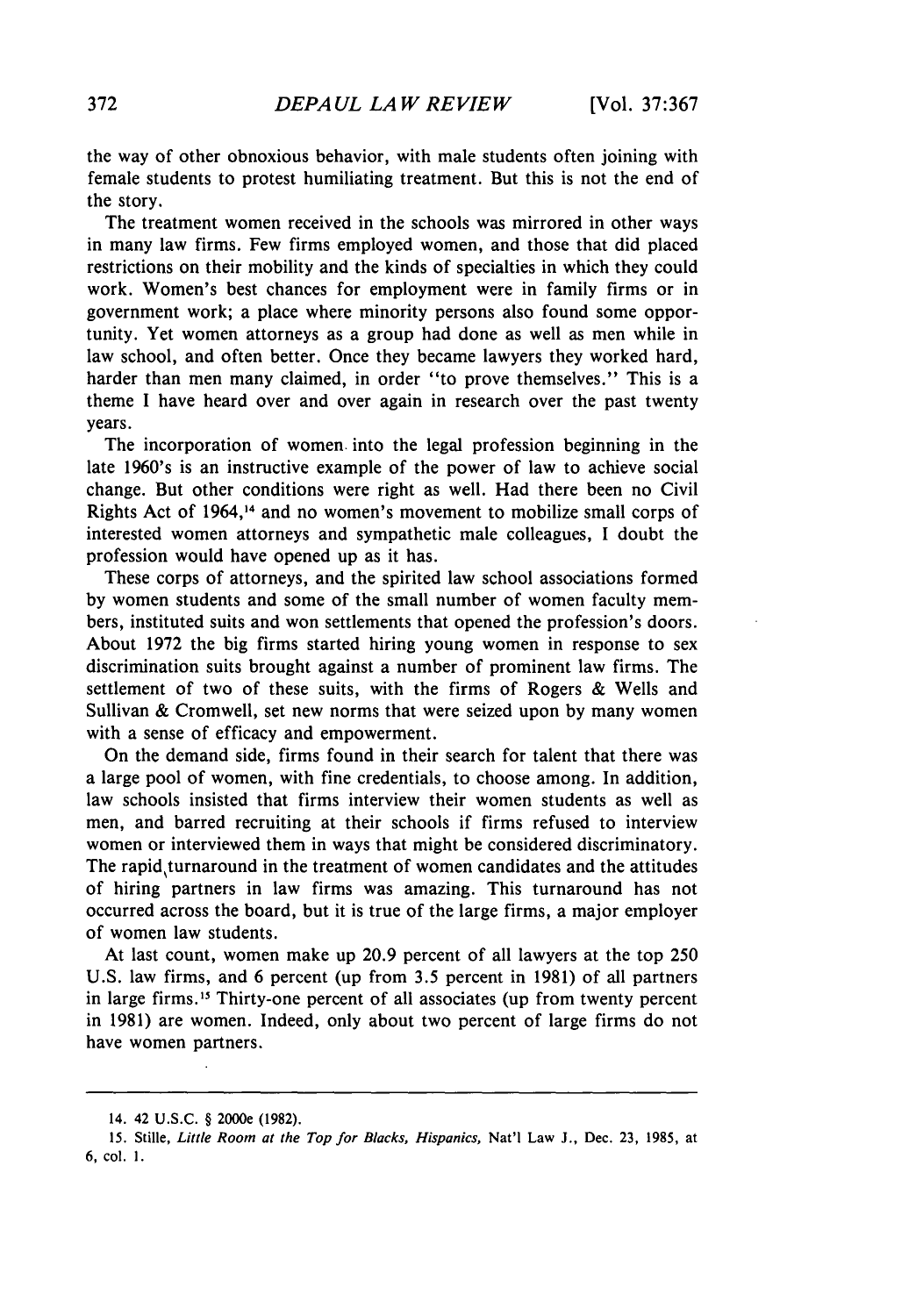But other elements, undetected by these statistics, lurk beneath the surface. They affect all attorneys, but may disproportionately affect women. Partnership figures reportedly reflect a new hierarchical arrangement in firms.<sup>16</sup> Many firms now employ two-tier partnerships. For example, two large firms in Chicago (Kirkland & Ellis and McDermott, Will & Emery) make some attorneys income partners after five years and equity partners after ten years. There is disagreement about the meaning of the new tiered systems, including the expanding category of permanent associate, but many observers predict that a disproportionate number of women will find themselves in the lower ranks. Certainly these are not decision making positions, and job security may be somewhat more precarious in bad economic times. Furthermore, the jump in numbers of salaried lawyers is momentous, reflecting the rise in corporate legal staffs-the most rapidly growing sector of the legal profession. In a recent book,<sup>17</sup> Eve Spangler asks a question on many people's minds, namely, whether prestigious private practices once again will be dominated by men while less prestigious salaried positions will be disproportionately held by women.

#### III. THE FUTURE FOR WOMEN LAWYERS **AND** THE PROFESSION

The larger firms seem to have retained their prestige intact, but they are certainly under assault. Many male attorneys worry whether the presence of women will undermine the standing of law in terms of prestige and income. This line of inquiry alone is worth separate study, but it should be noted that many analysts believe the autonomy of the legal profession has declined. This perceived decline comes from many sources, including technical expertise lawyers must share with other professions and disciplines, and the competition lawyers face from various kinds of quasi-legal services.

The ambivalence toward female attorneys that remains is indicated **by** the all too often heard suggestion that women's participation in the legal profession is deleterious to male attorneys. Both in law school and the profession, the haunting presence of prejudice and often outright discrimination remains, along with the residue of old and subtle practices and processes.

One continuing source of bias may be law school casebooks. In spite of many attempts to remove gender bias from law school casebooks, a study **by** Mary Jo Frug'8 of the New England School of Law, indicates that bias is still present and impedes both learning and legal analysis. She observes that "our ideas about gender have a profound impact on our lives: they divide us from one another and from ourselves."<sup>19</sup> Gender bias in casebooks is of particular concern, because "casebook editors are responsible for

19. Id. at 1069.

<sup>16.</sup> Wise, *Psst! Wanna Make Partner,* Nat'l Law **J.,** Oct. 26, **1987,** at **1,** col. 2.

**<sup>17.</sup> E. SPANGLER,** LAWYERS **FOR** HIRE: SALARIED **PROFESSIONALS AT** WORK 68 **(1986).**

**<sup>18.</sup>** *See* Frug, *Rereading Contracts: A Feminist Analysis of a Contracts Casebook,* 34 **AM.** U.L. REV. **1065** (1985).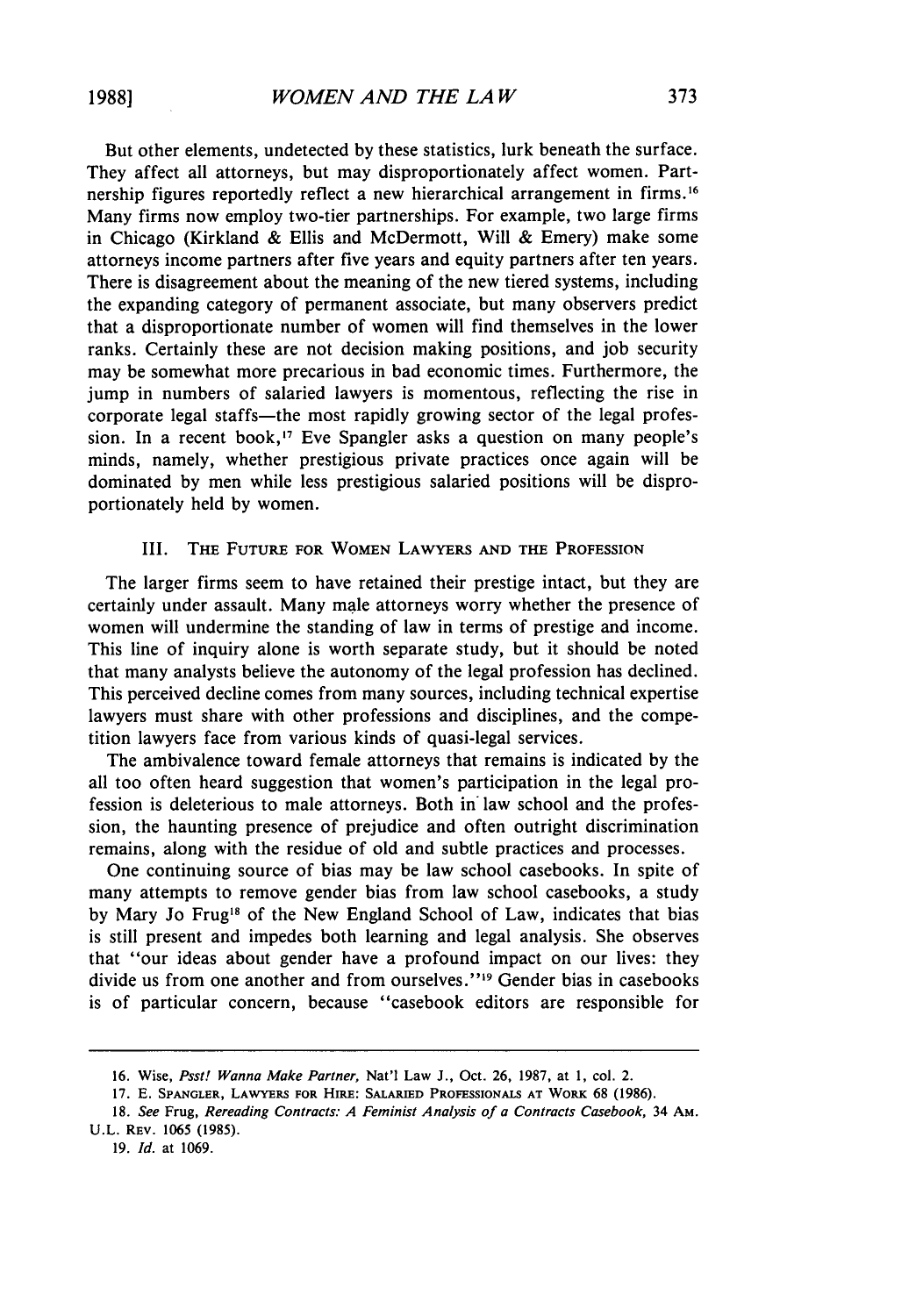creating works of significant power over readers . . . . "<sup>20</sup> Professor Frug found that contracts casebooks, the focus of her study, were full of cases where stereotypes about women rather than legal reason guided the opinion of the courts. Use of these casebooks to instruct law students serves to perpetuate the stereotyping of a new generation of students.<sup>21</sup>

Stereotypes about the essential nature of women also guide the evaluations of women attorneys by their peers and employers. In my own studies I have found that although women's technical competence as lawyers is no longer called into question, views about how women ought to act make women seem impaired if they deviate from stereotyped feminine behavior. Often their interpersonal competence is questioned. For example, if women deal with colleagues in a direct, forthright manner, some men regard them as "stiff." If they do not give in to male pressure, they are regarded as "inflexible." Male colleagues seem to feel that men are friendly and warm, but that women attorneys tend to be cold (and often, therefore, not good "partners").

Surveys of women attorneys, $22$  and the conclusions of a major study on sexism in the courts of New York,<sup>23</sup> report that women still face serious problems in the profession. The panel in New York, set up by the state's chief judge, found that women lawyers, clients, and judges face a range of discriminatory treatment that undermines both their dignity and access to justice. The 23 member panel concluded that female lawyers routinely were demeaned and patronized by male judges and attorneys. It found that the credibility of female witnesses was sometimes questioned as emotional, untrustworthy, and communicative of their "feelings." Testifying about the treatment of women in the courtroom, Judge John D. H. Strickhouse of the Civil Court of New York stated: "I have seen them disparaged sometimes to their face, sometimes behind their backs."<sup>24</sup> The panel's report concluded in summation: "Women are uniquely, disproportionately, and with unacceptable frequency made to endure a climate of condescension, indifference and hostility."<sup>25</sup> Despite the tone of these findings, the report probably reflects a major improvement over past conditions. Women are more alert to discrimination than they were in the past. Likewise, observers are more keen about the consequences of casual slurs and joking, and are somewhat more aware of the subtle processes of exclusion.

24. *Id.* at 132.

25. *Id.* at **17-18.**

<sup>20.</sup> *Id.* at 1070.

<sup>21.</sup> *Id.* at 1087. For further analysis of bias in law school casebooks, see N. Erickson, Sex Bias in Law School Courses: Some Common Issues (unpublished manuscript presented at the Workshop on Women in Law: Assimilation or Innovation, August 3-5, 1987, University of Wisconsin Law School).

<sup>22.</sup> *See* Silas, *Women Lawyers,* 70 A.B.A. J. 33 (Sept. 1984) (reviewing results of survey conducted in Minnesota regarding earnings and opportunities in legal profession).

<sup>23.</sup> *See* **NEW YORK TASK FORCE ON WOMEN IN THE COURTS, SUMMARY REPORT** (March 1986).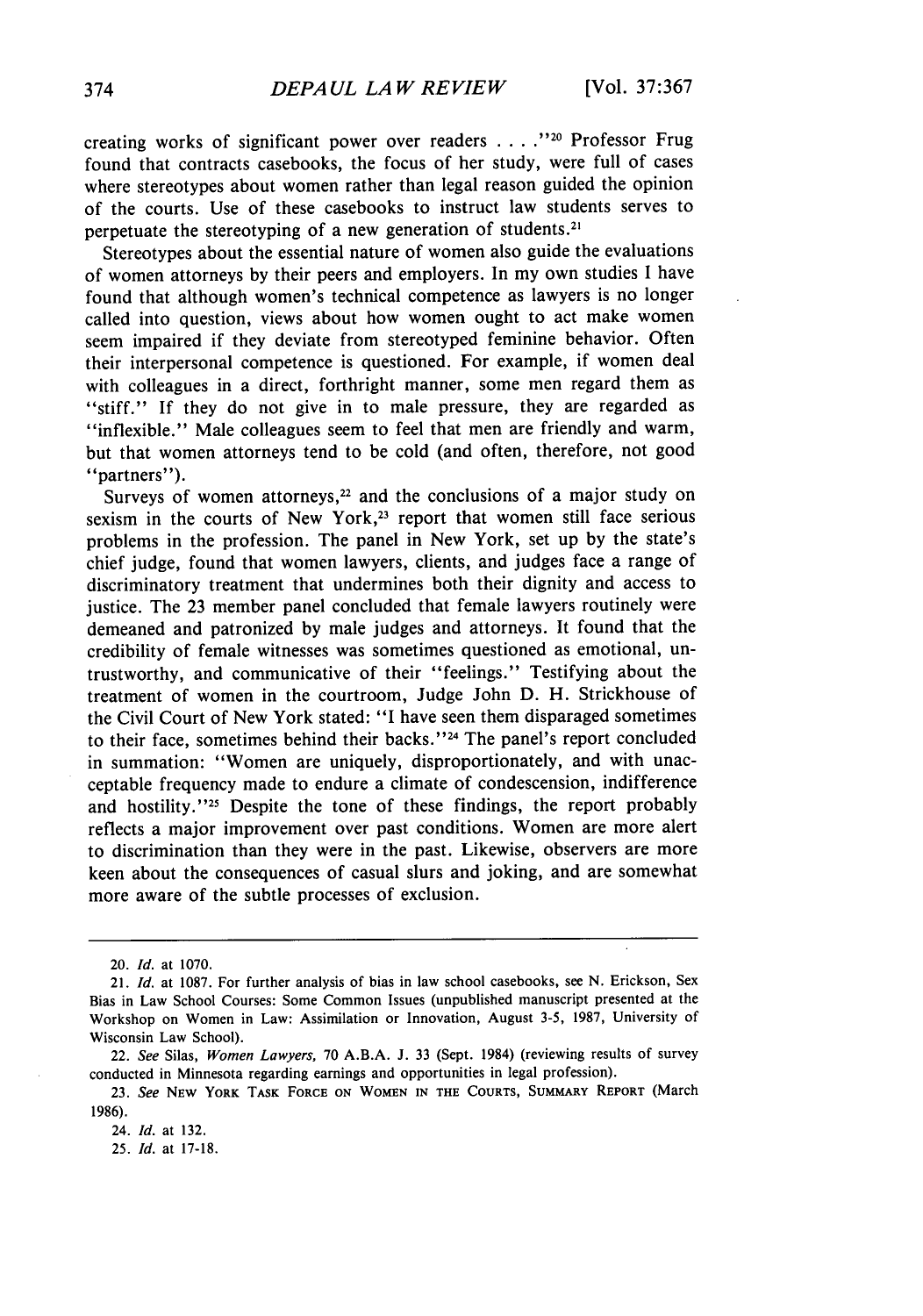#### IV. SoME TROUBLING QUESTIONS

In the past few years, a number of questions have been raised about changes in the profession and the perceptions and motivations of women in the law as their numbers have grown from a very small minority to a somewhat more significant proportion of American attorneys. **I** will raise some of the questions, but only provide a limited response to them in this paper.

First, there is the question of whether women will "change the profession." This is typically posed in the context of assumptions that women will bring a measure of humanitarianism, of "caring," to the profession. The short answer is that some will and some will not, because women's interests and values run as much of a gamut as do men's. But there is a caveat to this. Women's presence raises issues about the interface of work and family that the profession is only beginning to address. Furthermore, a small group of articulate and activist women lawyers are writing and speaking about humanitarian issues and keeping alive concerns about such matters as the treatment of victims, the poor, women, and disadvantaged persons. This sensitivity and concern is not shared, however, by all women attorneys, and there are many male faculty writing and speaking out on these same issues.

Another question is whether women have the commitment and energy to be full professionals according to the standards set by men: to work as hard, to bring in business, and to have a continuous attachment to professional activity. The short answer is that although some women will not, or can not, perhaps a majority will, especially if they are given the opportunity for the same rewards as men. In the face of recent media attention on women who have dropped out of the profession, it is important to be aware of evidence which reveals that of the most successful attorneys, the greatest proportion are married with children. This may be because lawyer husbands are a source of contacts, business, and empathy, which single women attorneys do not get in the same measure. 26 A corollary of the last question is whether women can produce their share of "rainmaking" as well as contribute to the technical side of legal practice. The short answer is that as women become better connected in the business world, they will, but this partly depends on male cooperation in including women in business networks. These are only a few of the important questions that are being raised today as the profession's population changes.

#### **V.** SOME FINAL OBSERVATIONS

In some ways, this is the best of times in the legal profession. The new recruits, among them women, whether they know it or not, work in a

**<sup>26.</sup> C.** EPSTEIN, *supra* note 9, at 343. Chapter **18, HUSBANDS,** WIVES, **AND** LOVERS, discusses at length effect of maritial status and intimate relationships on woman's success in the law. *Id.* at 329-57.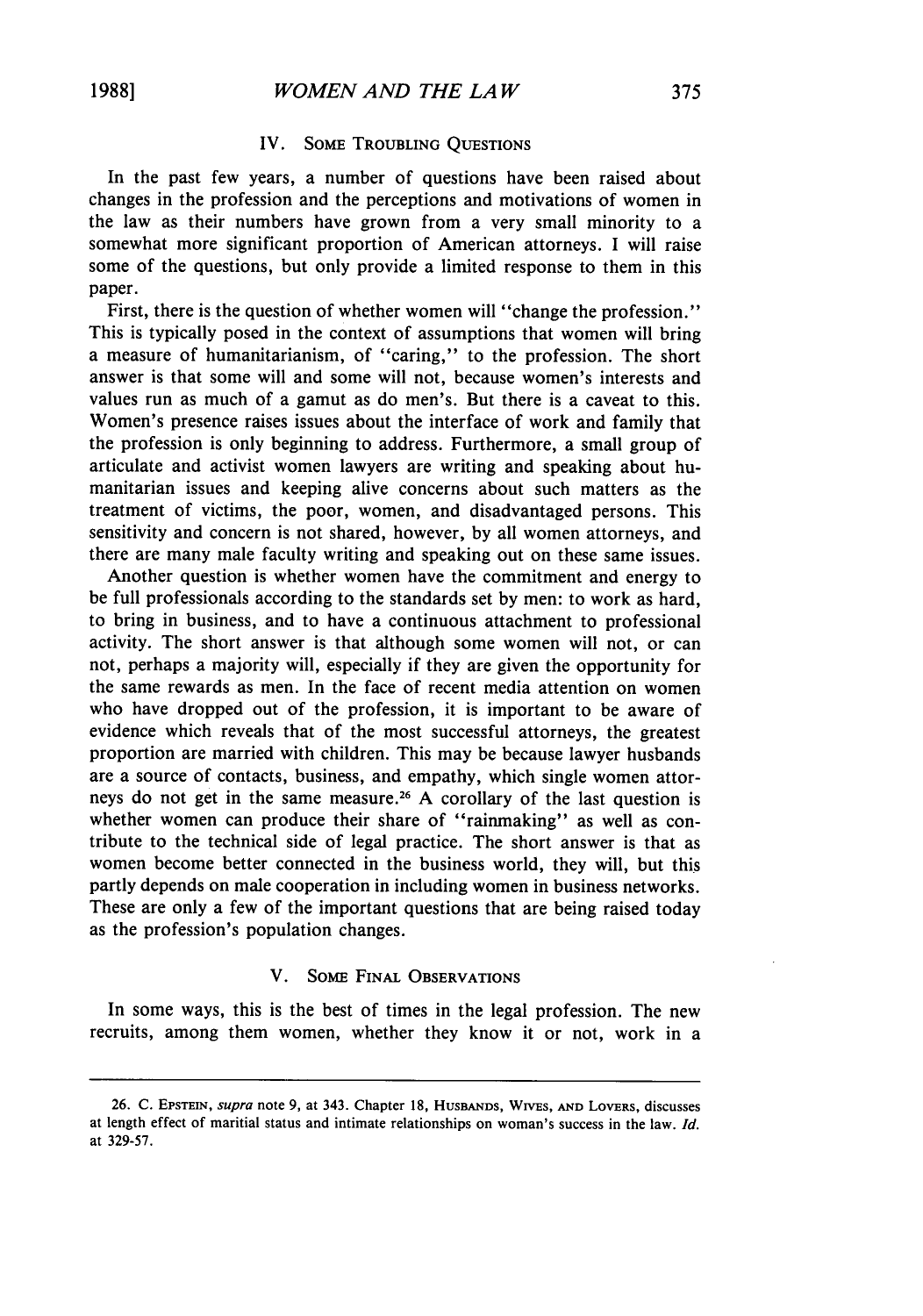profession that is more open than at any time in history. That does not mean their position is secure and that progress will continue in a linear progression toward absolute equality. Economic, social, and cultural forces shape the profession, but these forces are not always inevitable, faceless pressures. People make decisions that set them in motion, and may make them on the basis of bias, tradition, or open inquiry. Open inquiry being preferred, it is important that there be diversity among the information gatherers and among the decision makers. Diversity reduces the autonomy of the few who monopolized decision making in the past, and increases the base of those who may make decisions in the future.

Edmund Burke, the British political theorist, claimed that legal training sharpened men's minds by making them narrow. Many women lawyers, like members of other formerly excluded groups, are denied the luxury of narrowness because, as outsiders in their own profession, they are sensitized to the insular qualities of law practice. Certainly many men possess breadth of vision and women are as capable as men of narrowness. But the outsider role, no matter what its pains and handicaps, does give a perspective different from that of insiders with vested interests in the existing structure. Yet women must become insiders, because only as insiders can they translate their insights into programs.

The law schools and the profession today are marked by diversity.<sup>27</sup> Judge Richard Posner of the Seventh Circuit Court of Appeals wrote in the *Harvard Law Review,* on the eve of its 100th anniversary, that authority, once rooted in law, is now shared:

The spectrum of political opinion in law schools which in 1960 occupied a narrow band between mild liberalism and mild conservatism, today runs from Marxism, feminism and left-wing nihilism and anarchism on the left, to economic and political libertarianism and Christian fundamentalism on the right. We now know if we give a legal problem to two equally distinguished legal thinkers . . . we may get completely incompatible solutions **.... 28**

I opt for diversity, but with caution. The law formulates many of the rules for the society in which we live. It sets the standards and it legitimates various behavior and practices. Law was used to open the profession in terms of training and employment. Law has been the most effective weapon that women and minorities have had to progress toward equality in this country.

In spite of this history, there is again disagreement about the use of law as an instrument for social change. I believe, however, that opposition to the use of law to attain personal rights or equality of opportunity is itself in the process of change. Judgments in law are determined by values which

<sup>27.</sup> Posner, The Decline of Law as an Autonomous Discipline: 1962-1987, 100 HARV. L. REV. 761, 766 **(1987).**

**<sup>28.</sup>** *Id.*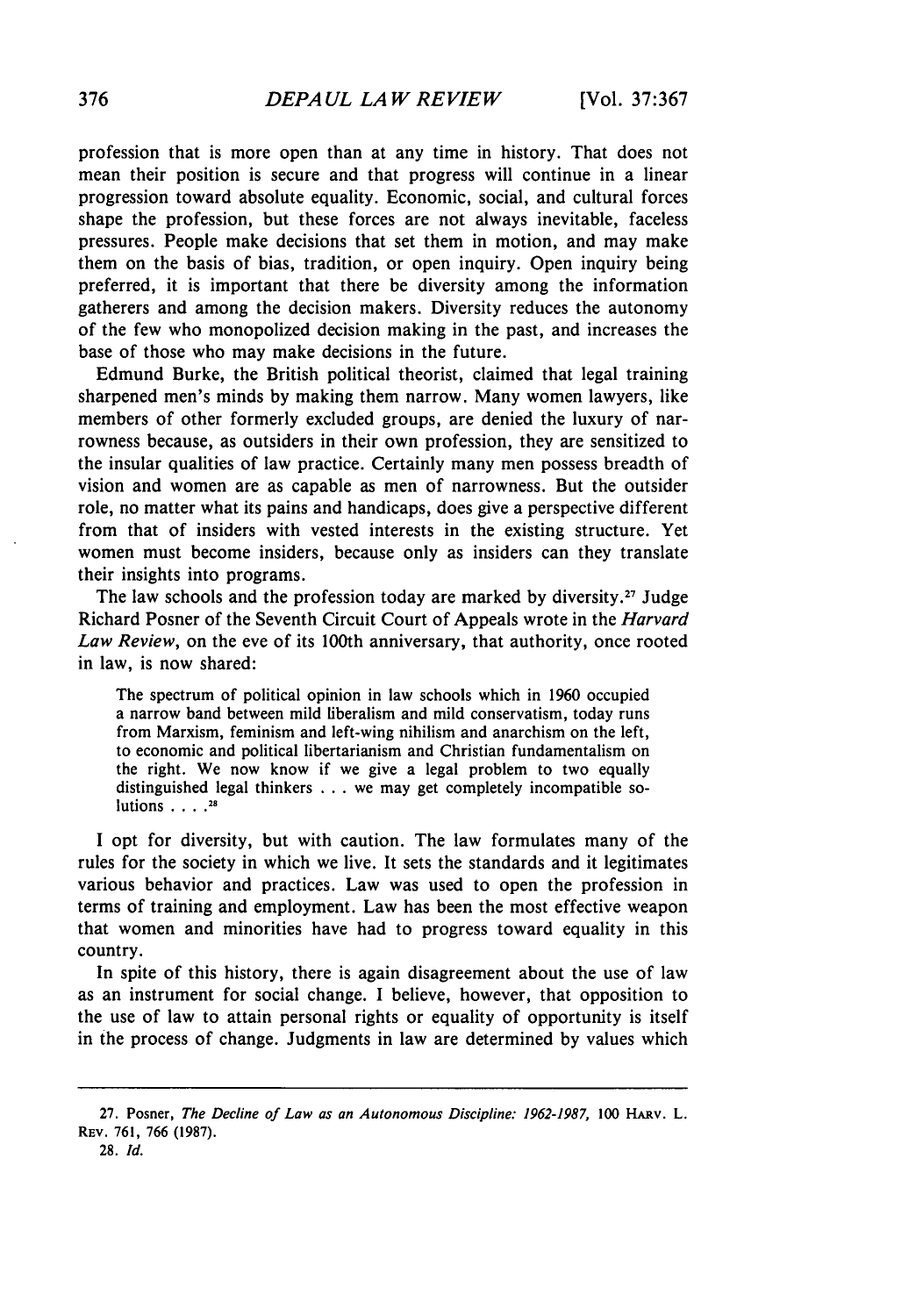J.

often are implicit. The recruitment of potential decision makers must be viewed as part of the process of change. For those of us who hope that the legal profession will be a guardian of the value of equality, it is important to specify our goals and act accordingly. It is to the law's honor that it has accomplished so much in so short a time.

 $\bar{z}$ 

 $\ddot{\phantom{0}}$